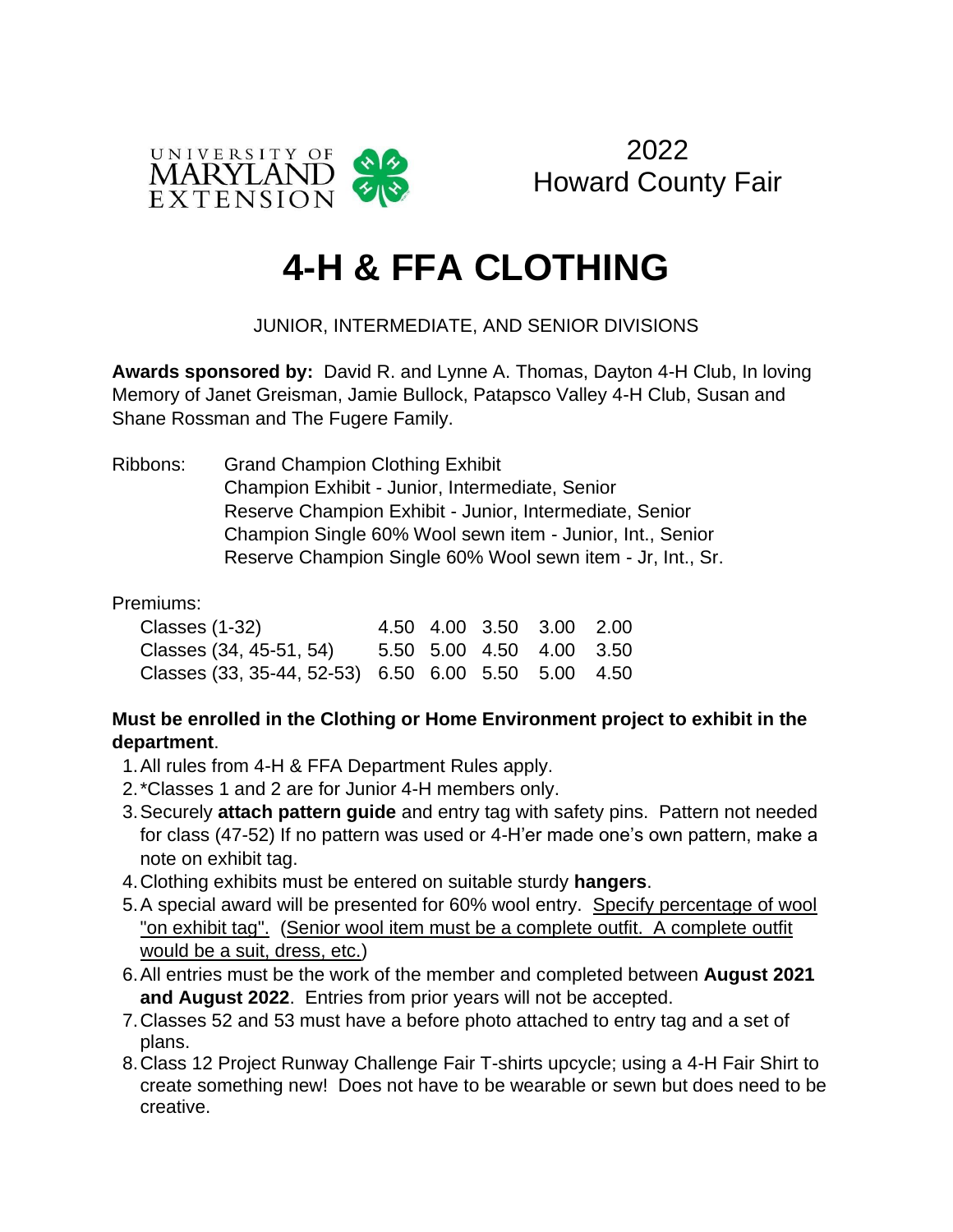## **4-H & FFA CLOTHING- Cont.**

#### **CLASSES:**

- \*1. Scarf-triangle or halter, machine-sewn (Junior only)
- \*2. Sewing box (Junior only) equipped with at least needles, pins, thimble, thread seam gauge and tape measure. Must be sturdy.
- 3. Apron
- 4. Simple no set-in sleeves or collar
- 5. Blouse or shirt with sleeves
- 6. Blouse or shirt lace, darts, trim or other details
- 7. Doll Clothes
- 8. Vest or Poncho
- 9. Skirt elastic waistline
- 10. Skirt with zipper
- 11. Pillowcase
- 12. Project Runway Challenge (Fair T-shirt \*redesign)
- 13. Pajamas one piece
- 14. Pajamas two piece
- 15. Robe
- 16. Pants, shorts or split skirt elastic waist
- 17. Pants, shorts or split skirt drawstring waistband
- 18. Pants, shorts or split skirt with zipper
- 19. Simple Quickie Non Wearable Item
- 20. Clothing accessory tote bag, purse
- 21. Clothing accessory hair accessory
- 22. Clothing accessory belt, scarf, tie
- 23. Clothing accessory accessory for an animal
- 24. Clothing accessory hat
- 25. Jacket, unlined
- 26. Jacket, lined
- 27. Sportwear sweat/jogging or beach coverup/bathing suit
- 28. Sleeveless dress or jumper
- 29. Sun dress
- 30. Dress one piece, with details and or trimmed unlined
- 31. Dress one piece, with details and or trim lined
- 32. Two-piece outfit, any fabric except wool (must be major pieces such as skirt and blouse, skirt and jacket, or pants and vest)
- 33. Evening wear
- 34. Clothing for young child
- 35. Outerwear vest, jacket or coat
- 36. Simple shift or jumper (wool or wool blend)
- 37. Dress (lined, wool or wool blend)
- 38. Two piece outfit (wool or wool blend)